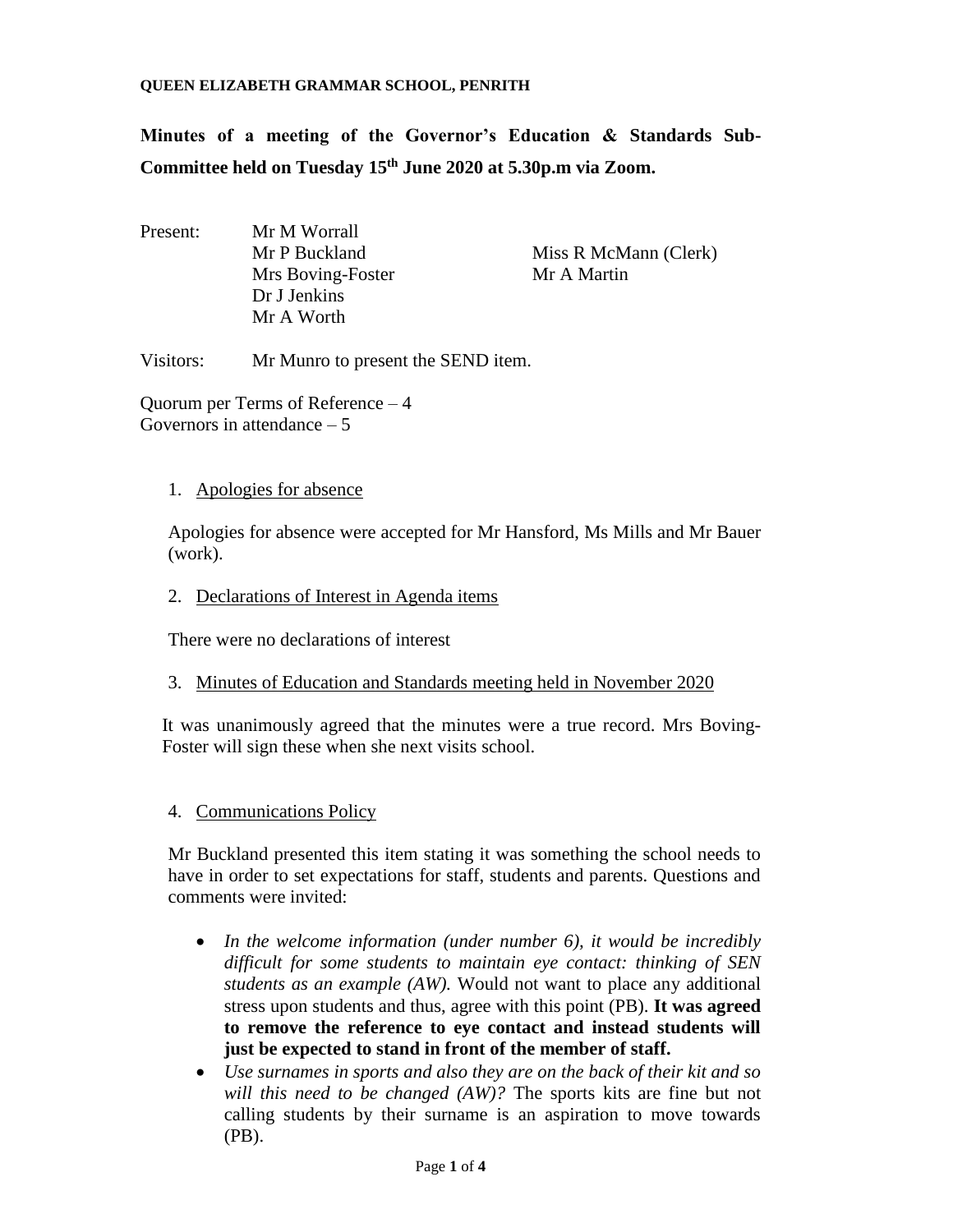- *Page 3, is the time of 8.45am to 3.45pm too limiting or is this a protection mechanism for staff (TBF)?* The intention of this is to protect staff and to clarify the hours in which parents should expect a response but of course staff are free to respond outside of those hours if convenient to them (PB).
- *Should there be an acknowledgement email sent marking when the 5 working days commences (not clear for part-time work) in order to manage expectations (TBF)?* Where necessary will clarify when to expect a response (PB).
- *In point 3.5 emails are not on the list in the methods of communication (TBF).* Number 4 deals with emails. Parentmail and EduLink are whole school communications (PB)
- *In points 3.5,3.8 and 4.2 should there be a record kept of phone calls to protect staff (TBF)?* Agree that there should be a reference that a record will be kept and shared with parents (PB). **At the suggestion of Dr Jenkins it was agreed that this should be added in with the wording of 'this may be followed up by….' in order to also ensure this does not become an onerous process with extra work.**

## **Subject to the above revisions, it was unanimously agreed to adopt the Communications Policy. Mrs Boving-Foster asked that this is communicated well with parents.**

Mr Buckland updated the committee on a decision to alter the Head Boy / Girl selection. In order to address gender issues, the title will now be replaced with 'Head Student Leader' and 6 individuals will be voted on as opposed to the old system whereby 3 boys and 3 girls were selected.

# 5. SEND Update

Mr Munro gave the committee a verbal update. He reported that more staffing and a lot of upskilling is going to be required, largely due to next years' intake. This is due to students joining with bigger EHCPs, including one partially sighted child. In response to Mr Worrall's question about physical adaptations for the partially sighted child, Mr Munro said that they had Guide Dogs for the Blink do an assessment and felt that most elements have been covered and are looking at other resources for help and training.

Mr Munro also informed the committee that since Covid-19 and the need for emergency home learning, it has raised questions about working in a better way, particularly provision for long-term absences. With this is mind an iPad system is being trialled but this will be with strict conditions and a policy would need to be put in place. This is in the early stages and Mr Munro emphasised that school is the best place to be and is aware that this will be a big ask for staff to work in a different way.

Dr Jenkins, as SEND Link Governor, informed the committee that she had prepared an assurance report as a result of a meeting with Mr Martin and Mr Munro. Whilst this was not available prior to the meeting, she summarised that she felt the main action points arising from it were as follows: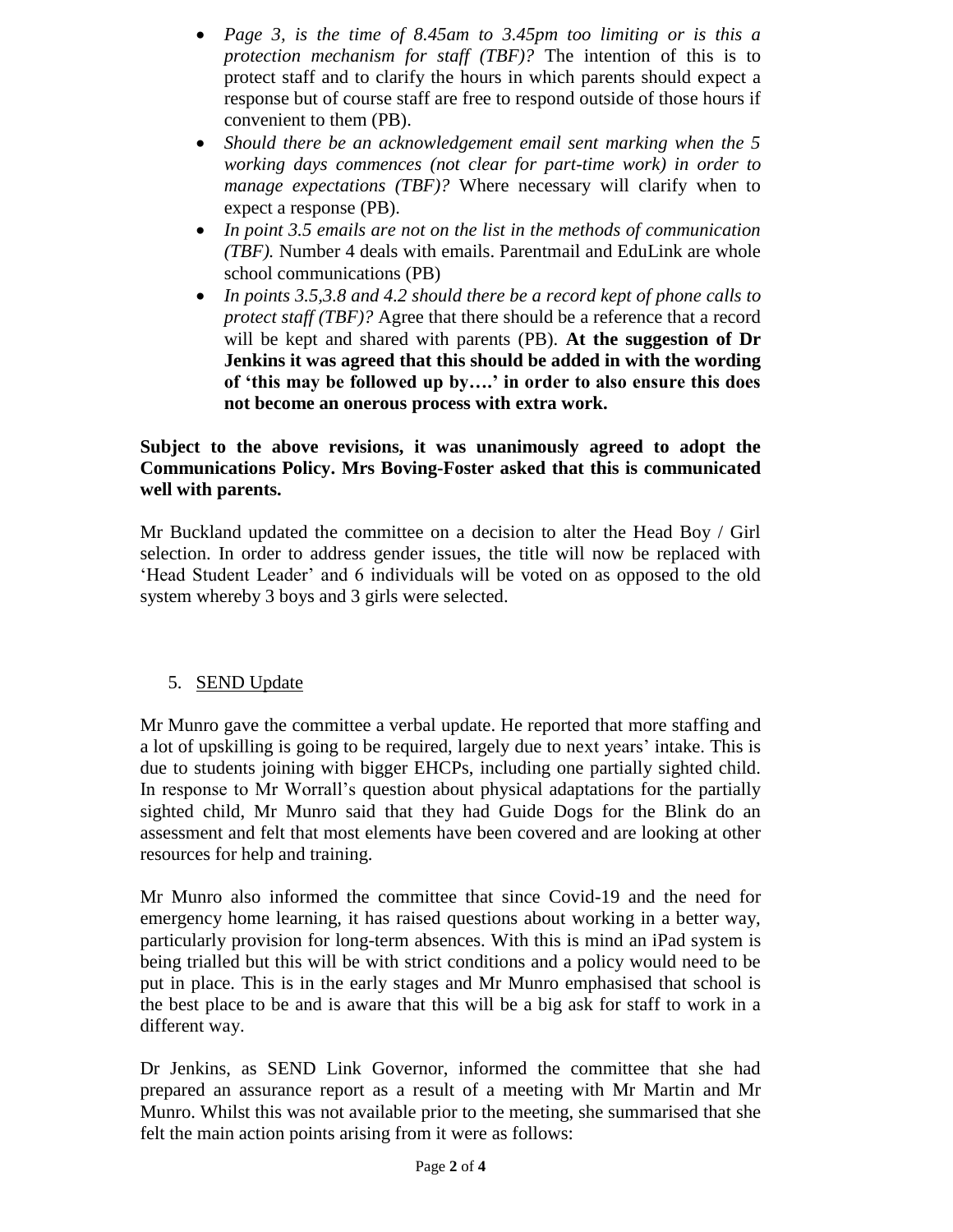- Some assurance that school looking at value for the SEND spend, linking budget with improved outcomes for students with SEND. Checking what works well and what does not.
- Oversight of SEND provision in 6th form -(this may already be happening and thus, will discuss with the Sixth Form Link Governor, Ms Mills).
- Process to automatically check if SEND support needed for excluded students - happens informally now at pastoral review meeting.
- Consider carrying out NASEN self-assessment of Governors SEND knowledge, and/or school to consider doing the NASEN self-assessment re SEND provision.

## **It was agreed that a copy of Dr Jenkins report will be sent as an appendix to the minutes. Mr Munro thanked Dr Jenkins for her time and input.**

Mr Munro was thanked for the time taken to update the committee and he left the meeting.

6. iPads

Mr Dawson shared his screen to give the Governors an in-depth PowerPoint detailing a long-term proposal to move towards an iPad system and SLT have agreed on this. However, it is important to note that the intention is not to move towards being an Apple school - it is more bespoke than that. For example Mr Dawson cited that EduLink works well and school will continue to grow this, Microsoft works across all devices and iPads are the best devices. Additionally, the school will not become paperless either – value is placed on children having the ability to write well. Mr Dawson detailed the extensive research he has done using other schools that opted for this route as case studies. He highlighted that he felt the tender process would be key as there are eight suppliers. Overall, Mr Dawson's vision is that in four years time, other schools will aspire to be like QEGS.

Questions and comments were invited:

- *This is both very positive and very exciting, well done. However, feel that this may need to be escalated to Full Governors as there are lots of implications for learning, as well as cost (TBF).*
- *Very impressive – will those on pupil premium have their devices paid for (JJ)?* Yes (RD).
- *One of the overriding comments from the student voice is that textbooks become paperless so this would be a good win to communicate (JJ).*
- *If students have their own iPads is it possible that they adopt these into the system (AW)?* It is possible but all the advice is not to enter into that idea (RD).
- *Would it please be possible to build in some potential costs for the Full Governing Body, even for the pioneering group (TBF)?* Looking at around £300 per head which equates to £18,000.
- *Very supportive of this move. If this goes ahead there will be work to do on prospectus, an announcement on the website so that future parents are aware of the system in place (MW).*